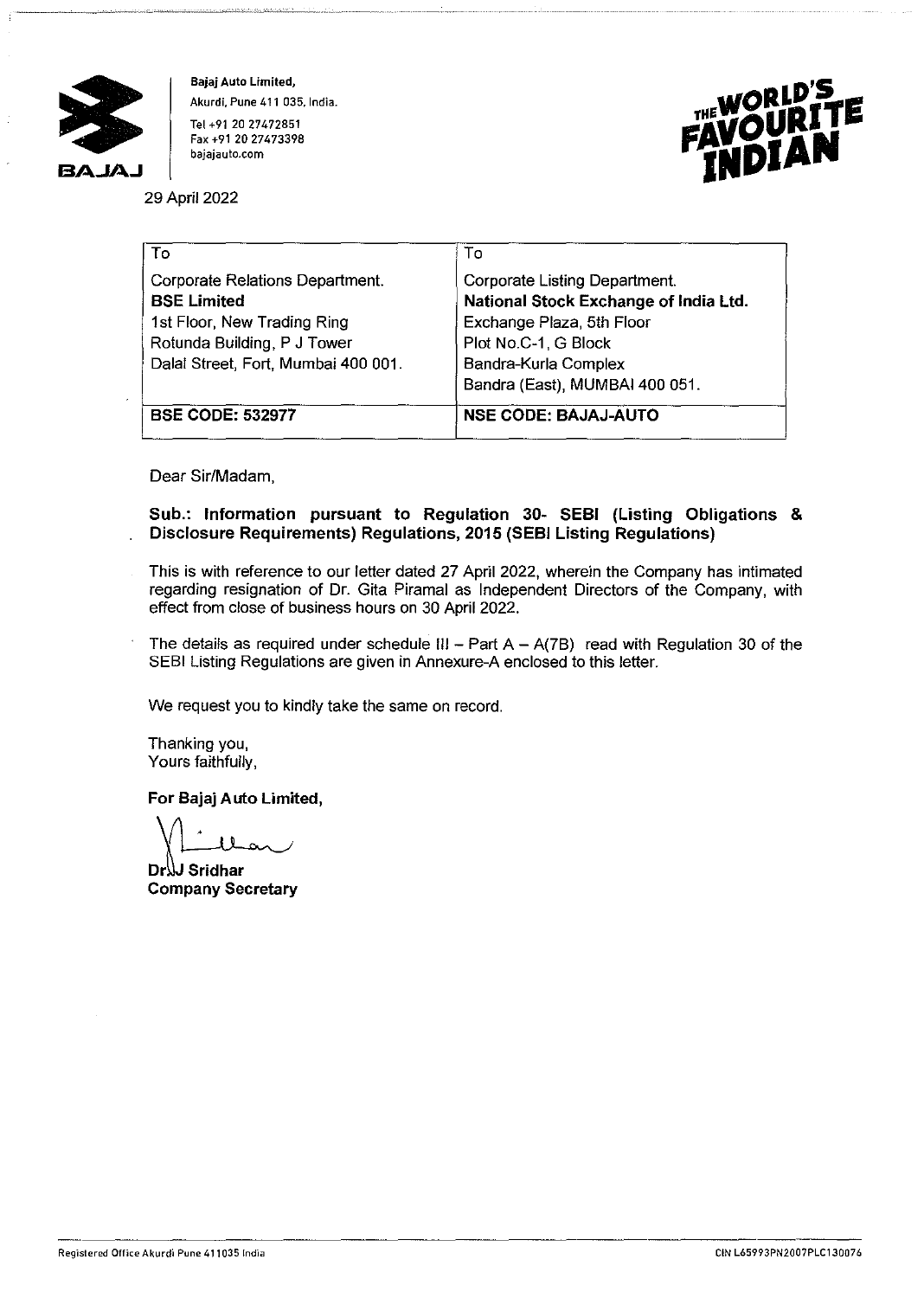## ANNEXURE-A

 $\sim 10^{-1}$ 

| Sr.<br>No.     | <b>Particulars</b>                                                                                                                                                                  | Dr. Gita Piramal                                                                                                                                                                                                                                                                       |
|----------------|-------------------------------------------------------------------------------------------------------------------------------------------------------------------------------------|----------------------------------------------------------------------------------------------------------------------------------------------------------------------------------------------------------------------------------------------------------------------------------------|
| 1.             | The letter of resignation along with<br>detailed reasons for the resignation<br>as given by the said director                                                                       | Dr. Gita Piramal (DIN: 01080602) has<br>down<br><b>Director</b><br>stepped<br><b>as</b><br>and<br>Independent Director of the Company<br>due to health reasons.<br>(Letter of Resignation is enclosed as<br>Annexure B)                                                                |
| $\overline{2}$ | Names of listed entities in which the<br>resigning<br>director<br>holds<br>directorships, indicating the category<br>of directorship and membership of<br>board committees, if any. | Directorship<br><b>Holdings</b><br>&<br>Bajaj<br>Investment<br>Limited<br>(Independent<br>Director)<br><b>Committee Position-</b><br>1. Audit Committee (Member)<br>2. Stakeholders Relationship Committee<br>(Chairperson)<br>3. Nomination & Remuneration<br>Committee (Chairperson) |
| 3              | independent director shall,<br>The:<br>along with the detailed reasons, also<br>provide a confirmation that there is<br>no other material reasons other than<br>those provided.     | Dr. Piramal has confirmed that there are<br>no material reasons for her resignation,<br>other than those mentioned in her<br>resignation letter                                                                                                                                        |

 $\bar{z}$ 

ł,

 $\hat{\mathcal{A}}$ 

 $\overline{a}$ 

 $\frac{1}{\mu_{\rm{eff}}(t)}\left(\frac{1}{\mu_{\rm{eff}}}\right)^{1/2}.$ 

 $\frac{1}{2}$ 

 $\bar{a}$